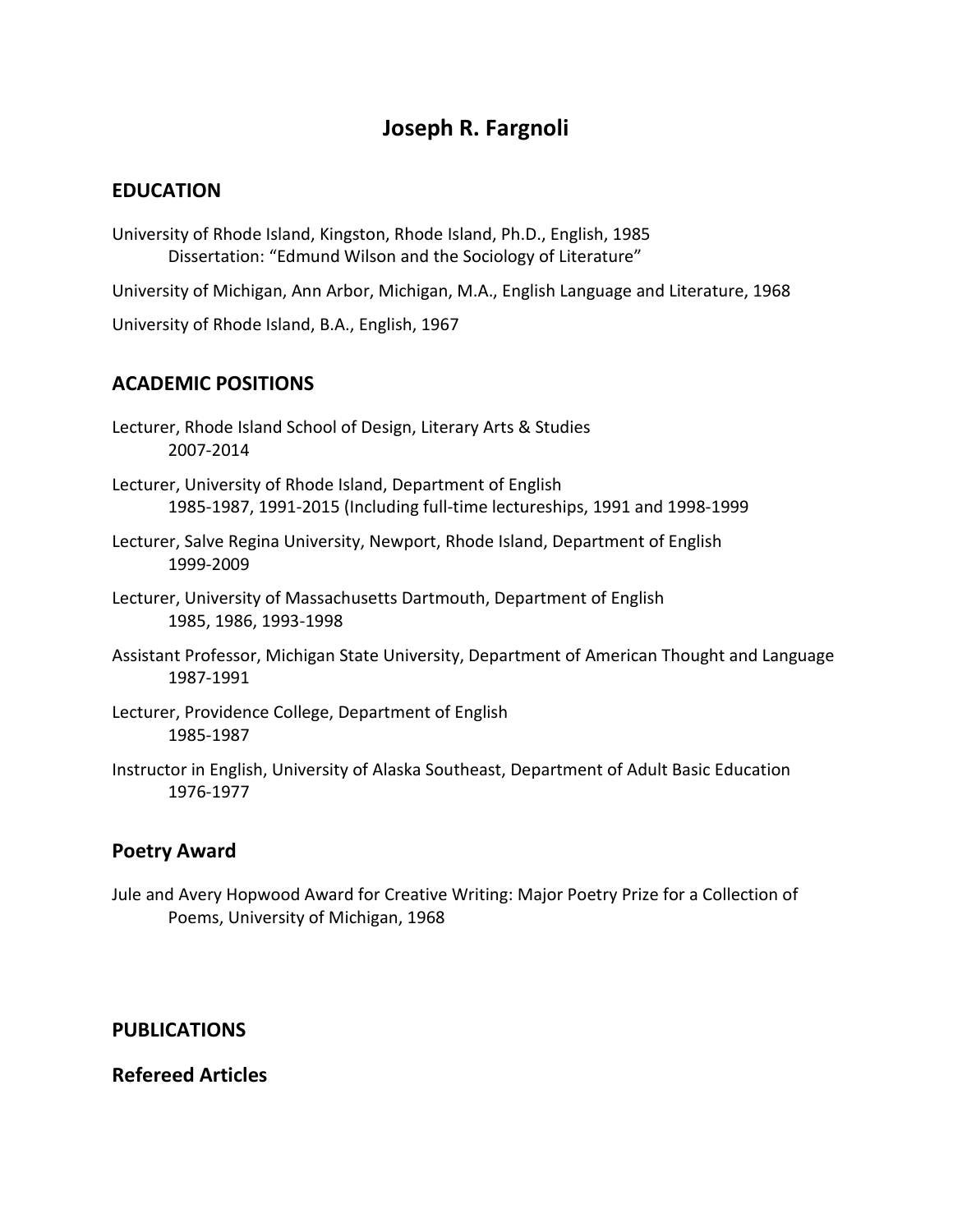"Zuni and Iroquois: Edmund Wilson's 'People's History.' " *CLIO* 25.1 (1995): 25-41.

"Archetype and History in Melville's 'The Scout toward Aldie.' " F*orum for Modern Language Studies* 27.4 (1991): 333-47.

"Henry James's *The America Scene*: a Vade Mecum for Writing American Culture." *American Transcendental Quarterly* ns 2 (1988): 313-26.

"Three Worlds in Sidney's "Defence.' " *University of Mississippi Studies in English* ns 6 (1998): 29-47.

"Patterns of Renaissance Imagination in Sir Philip Sidney's "Defence of Poesie.' " *Massachusetts Studies in English* 8 (1982): 36-42

# **Non-Refereed Articles**

"An Image of Unity." *Rhode Island* 16, 18-20

"From Kingston, to New York, to Hollywood." *Rhode Island* 16.1 (1987): 38-40.

"Impersonalization on Campus." *Rhode Island Alumni Bulletin* 46.5 (1966): 10-11.

"The Student and Vietnam." *Rhode Island Alumni Bulletin* 46.3 (1966): 10.

#### **Poems**

"Codger's Song." *Kicking & Screaming* vol. 1, no. 1, 1998, p. 6. "Elementary." *Kicking & Screaming* vol. 1, no. 1, 1998, p. 11. "My resemblances." *Crone's Nest* no. 1, Summer 1995, p. 22 "First Edition." *The Newport Review* 4.3, 1994, p. 50. "From My Natural History." *The Newport Review* 4.3, 1994, p. 50. "Running for Sport." *The Newport Review* 4.3, 1994, p. 154. "Passage by Northern Sea." *Readings from the Midwest Poetry Festival VII*, 1989, p. 12 "A Midwestern Intellectual." *Readings from the Midwest Poetry Festival VII*, 1989, p. 13. "The Japanese Maple." *Northeast Journal* 7.1, 1989, p. 26. "Before the Thunder." *The Newport Review* 3.1, 1986-1987, p. 20. "Day Moon." *Northeast Journal* 3.1, 1983, p. 83. "Sunrise Service." *Paintbrush VII & VIII*, 1980-1981, pp. 18-19. "Cold City." *Fresh Fruit* vol. 7, no. 16, May 23, 1979, p. 3.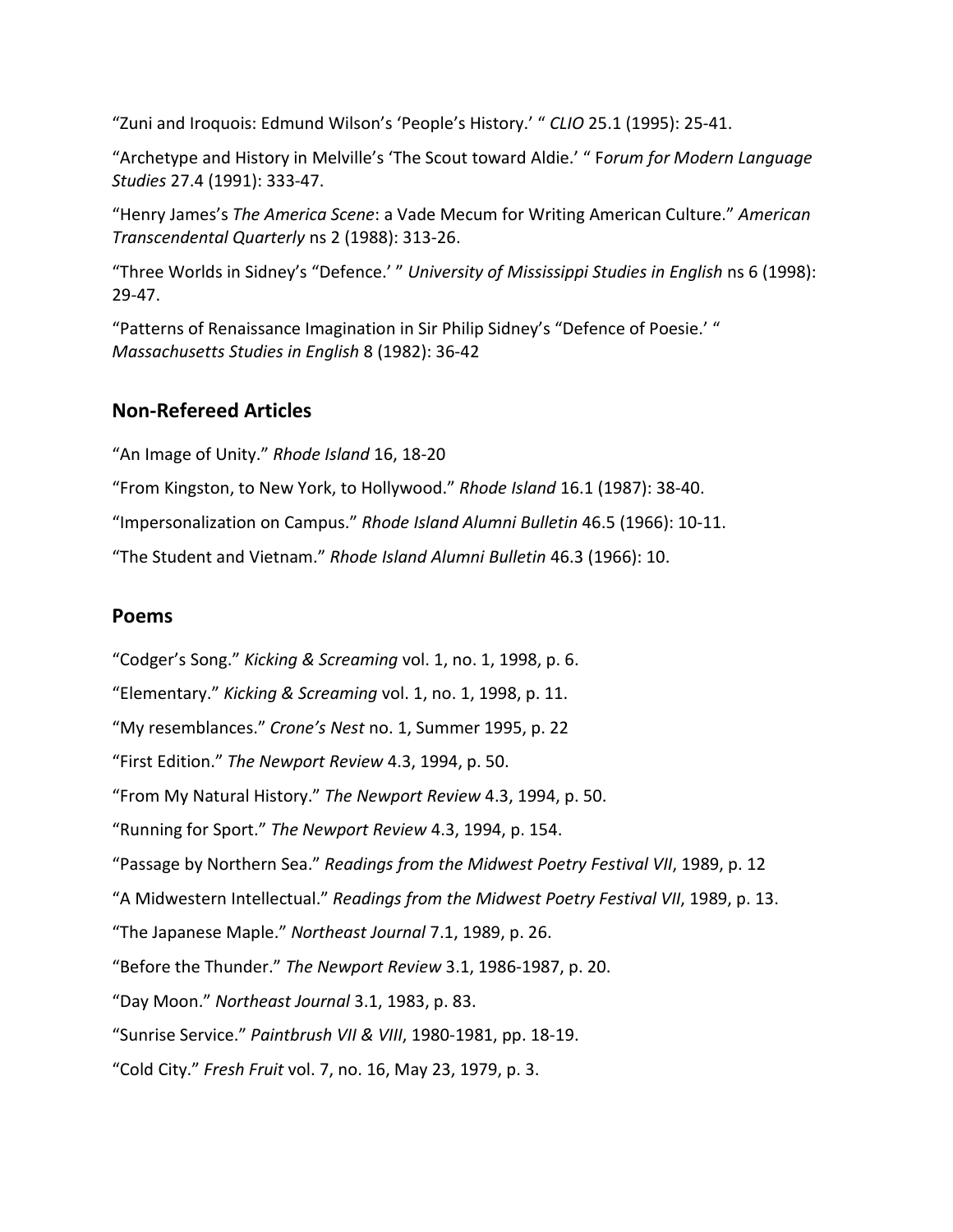#### **Reviews**

*Edmund Wilson: A Critic for Our Time*, by Janet Groth. *Journal of the Midwest Modern Language Association* 23.2 (1990): 50-52

*A History of Modern Criticism: 1750-1950*, by Rene Wellek. Vol. 5: *English Criticism, 1900-1950*; vol. 6: *American Criticism, 1900-1950*. *Journal of the Midwest Modern Language Association* 20.1 (1987): 118-20.

*Edmund Wilson*, by David Castronovo. *Journal of the Midwest Modern Language Association*, 19.1 (1986): 77-79.

*Edmund Wilson's America*, by George H. Douglas. *Centennial Review 29* (1985): 378-79.

## **CONFERENCE PAPERS, LECTURES AND PANELS**

*The Mississippi and Huck Finn.* Graduate School of Oceanography Spring Lecture Series, April 23, 1995, University of Rhode Island

*Democratic Vistas: The Poet as Wound-Dresser.* Walt Whitman Centennial Celebration, October 25, 1992, Woonsocket Harris Library, Woonsocket, Rhode Island

Chair, 1992, and Secretary, 1991, Sections on Melville, Northeast Modern Language Association Annual Meetings, Buffalo, New York, and Hartford, Connecticut

*Zuni and Iroquois: Edmund Wilson's "People's History."* Department of American Thought and Language Colloquium, January 25, 1991, Michigan State University

*Archetype and History in Melville's "The Scout toward Aldie."* College of Arts and Letters Seminar Series, May 29, 1990, Michigan State University

*Archetype and History in Melville's "The Scout toward Aldie."* Northeast Modern Language Association Annual Meeting, April 6-9, 1990, Toronto, Canada

Chair, 1990, and Secretary, 1989, Sections on Travel Literature, Northeast Modern Language Association Annual Meetings, Toronto, Canada, and Wilmington, Delaware

*Peer Groups, Audience, and Persuasion*. Department of American Thought and Language Colloquium, April 21, 1989, Michigan State University

*Rails of Desire: Paul Theroux's Metonymic Trains.* Northeast Modern Language Association Annual Meeting, March 24-26, 1988, Providence, Rhode Island

*Edmund Wilson's Triple Thinkers and the Theory of Culture*. American Culture Association Annual Conference, March 25-29, 1987, Montreal, Canada

*Edmund Wilson's "Patriotic Gore" and the Sociology of Literature.* American Culture Association Annual Conference, April 2-6, 1986, Atlanta, Georgia.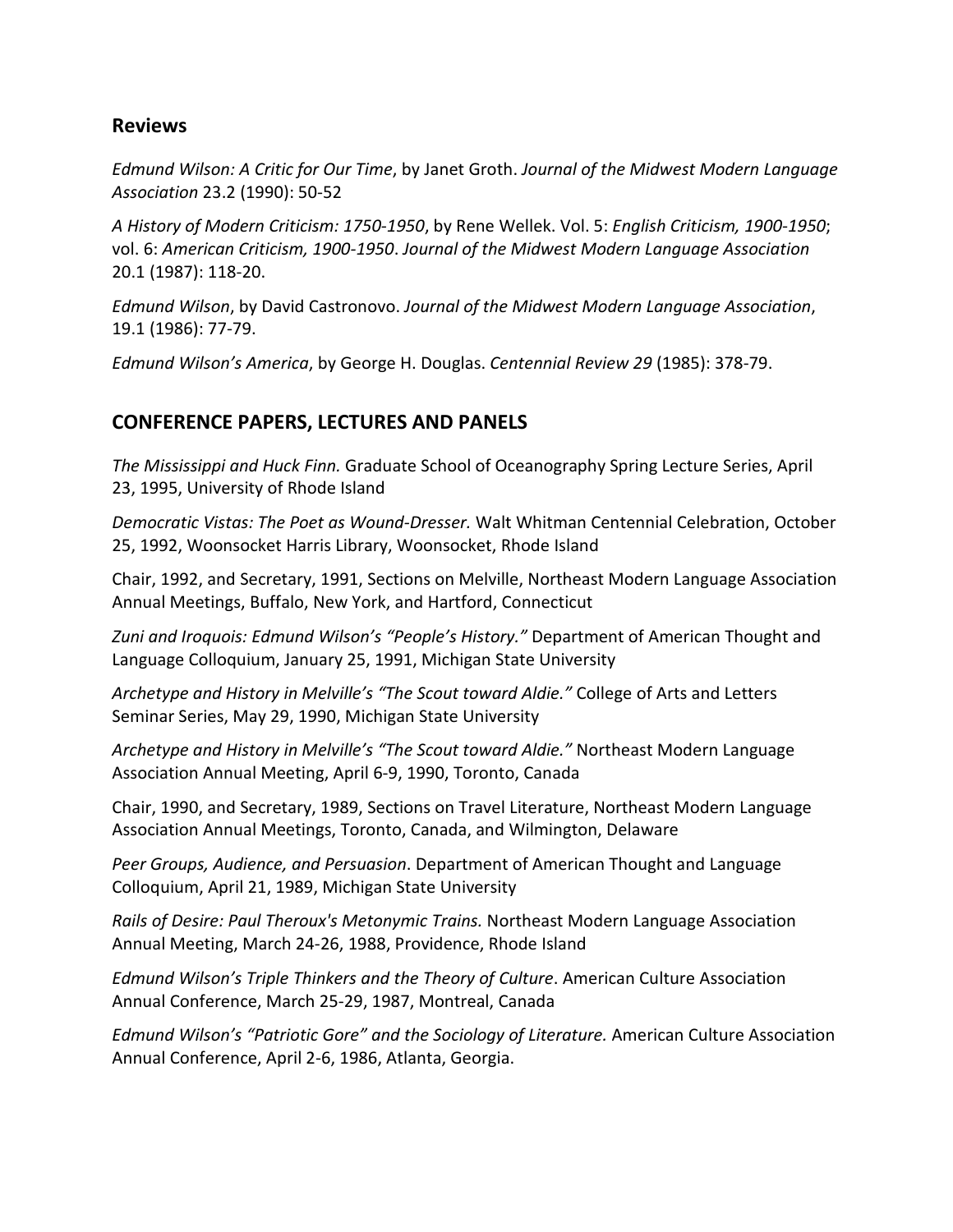*Three Worlds in Sidney's "Defense."* Seventh Annual Conference on Patristic, Medieval, and Renaissance Studies, September 24-26, 1982, Villanova University

#### **READINGS**

#### **Own Creative Writing**

Poets from *Crone's Nest,* North Kingstown Public Library, Wickford, Rhode Island, March 17, 1999.

URI Writers' Collective, University of Rhode Island, December 4, 1997.

URI Writers' Collective, University of Rhode Island, October, 1995.

*Life Writing*, co-sponsored by URI Writers' Collective and Hera Gallery, Wakefield, Rhode Island, January, 1995.

Poets from the *Newport Review*, CAV, Providence, Rhode Island, September 24, 1994

Ode to a Summer Day Series, Providence Athenaeum, Providence, Rhode Island, June 23, 1992.

Poetry Break, CAV, Providence, Rhode Island, February 5, 1992.

Weekend Poetry Exchange, University of Rhode Island, December, 1991.

Midwest Poetry Festival, Michigan State University, May, 1989.

Reading sponsored by North Kingstown Public Library, Wickford, Rhode Island, 1986.

Department of English Poetry Reading, University of Rhode Island, April, 1983.

Rhode Island State Poetry Society, Providence, October, 1982.

Reading sponsored by *Perspective,* University of Rhode Island, November, 1981.

*Readings*, Harold's Bookstore, Wakefield, Rhode Island, October, 1981.

*Poets Reading Poems*, Barrington Public Library, Barrington, Rhode Island, October 1981.

## **Other Readings**

Political Poetry of Selected Poets, URI Writers' Collective, University of Rhode Island, October, 1994.

Memorial Reading of Poetry of Mark Goldman, J.M. Marshall, and Robert L. Tyler, Weekend Poetry Exchange, University of Rhode Island, February 6, 1994.

Commemorative Reading of *Leaves of Grass*, Walt Whitman Centennial Celebration, Roger Williams Park, Providence, Rhode Island, November, 1992.